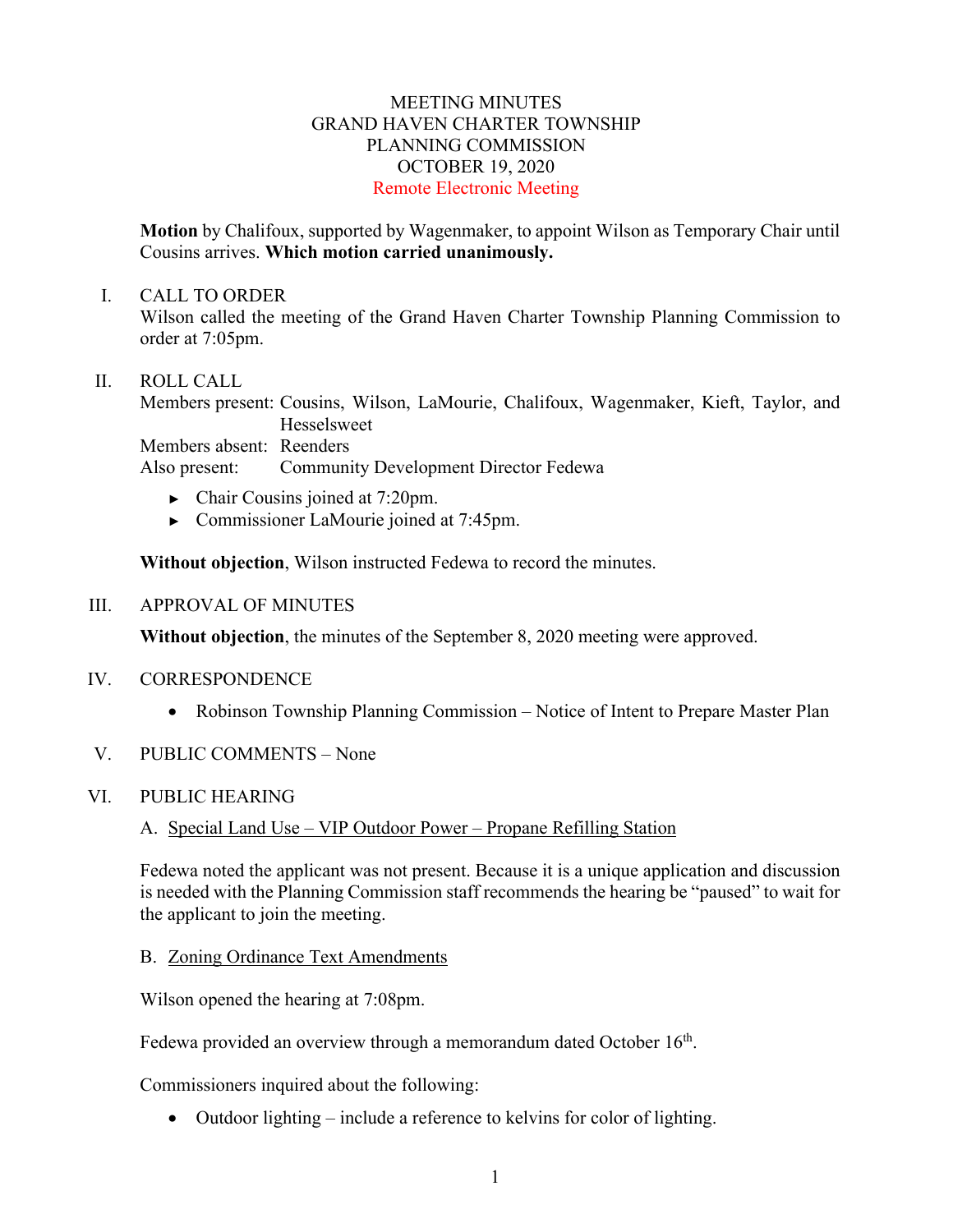- Outdoor lighting after referencing other organizations in the lighting industry, include statement about any products must be equivalent.
- Fence following contours is difficult because panels only bend so far.

There being no further comments, Cousins closed the hearing at 7:24pm.

## VII. OLD BUSINESS

# A. Special Land Use – VIP Outdoor Power – Propane Refilling Station

Applicant is still not present.

## B. Zoning Ordinance Text Amendments

The Planning Commission noted the following points of discussion:

• Remove the proposed language about a maximum gap under the fence. The maximum overall height is 6-feet and that language is sufficient.

**Motion** by Taylor, supported by Wagenmaker, to recommend the Township Board **approve** the proposed zoning text amendment ordinance after the following revisions to the 10/16/2020 draft:

- 1. Outdoor Lighting
	- a. Reference kelvins in addition to the Color Rendering Index.
	- b. Include statement "must be equivalent" after references to other organizations.
- 2. Fence remove section in its entirety.

## **Which motion carried unanimously.**

## VIII. NEW BUSINESS

A. Michigan Department of Transportation – Potential on Closing Access Points

Fedewa provided an overview through a memorandum dated October  $16<sup>th</sup>$ .

Marc Fredrickson, Muskegon Transportation Service Center Manager and Kris Foondle, Local Grade Crossing Program Manager—both from MDOT provided the following information:

- Removing existing median access points will improve safety.
- Two new Indirects (i.e., Michigan-Left) will be constructed.
	- $\circ$  Option 1: Keep Pierce Street open = Indirect approximately 1 mile south of the M-45 indirect, which is likely to result in motorists finding alternative routes to change directions.
	- $\circ$  Option 2: Close Pierce Street = Indirect approximately  $\frac{1}{2}$  mile south of the M-45 indirect, which aligns with standard practice.
		- Would close the railroad crossing.
- At all railroad crossings an accident with a train is  $30 40$  times more likely to occur.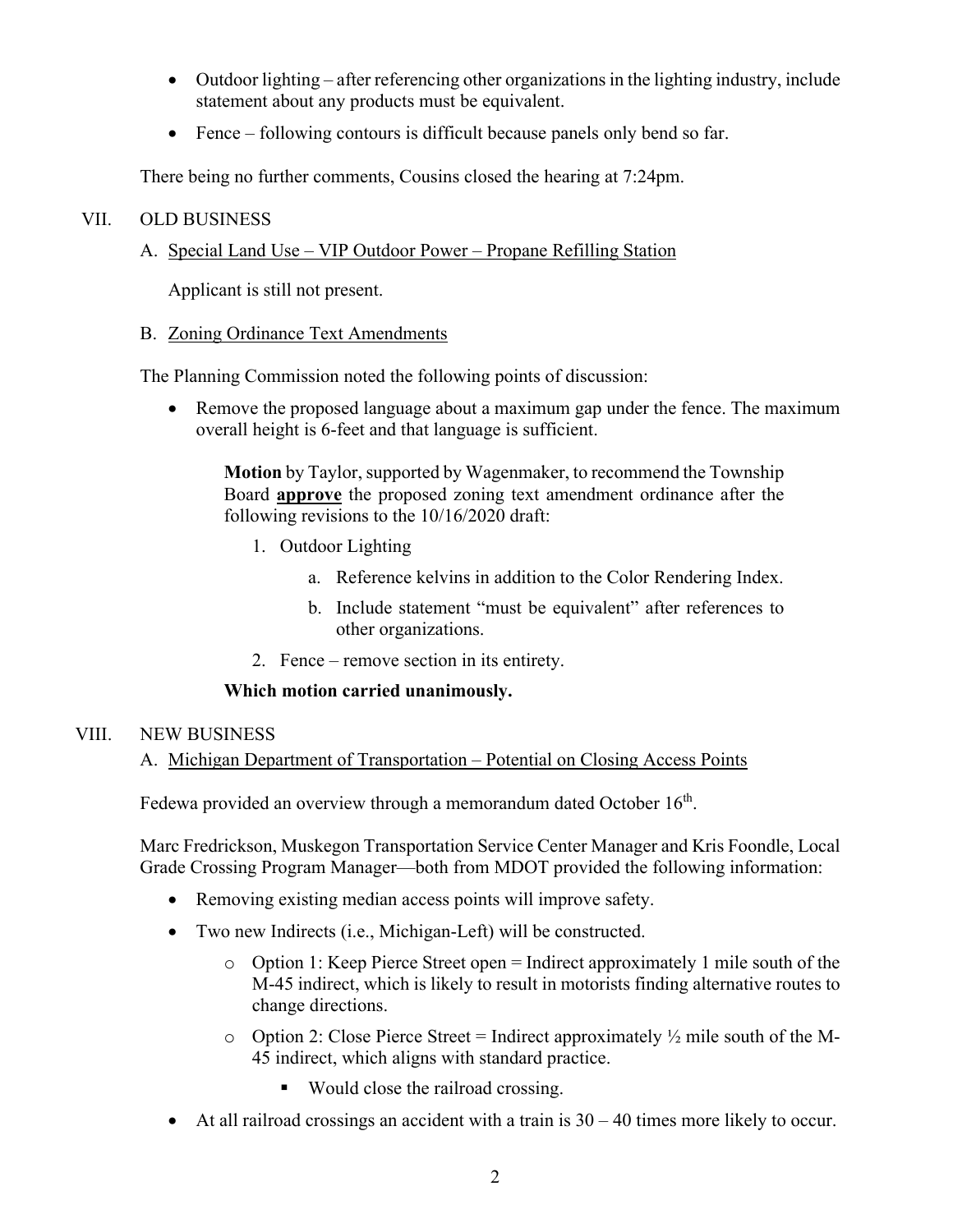- The railroad crossing at Pierce Street only has the cross-bucks and yield sign to warn motorists.
	- $\circ$  Design is considered high risk and typically has  $2 3$  times more crashes.
- Currently, there is no notable crash history at the Pierce Street railroad crossing.
- Ottawa County Road Commission has closed several railroad crossings over the years.
- MDOT needs approximately  $6 8$  months to complete the construction design.
- A funding program is available when railroad crossings are closed. The award is based on the anticipated cost of removing the crossing, which is estimated to be \$100,000 for Pierce Street.
	- o Funds get deposited with OCRC as PA 51 monies and must be used on transportation-related projects.
- Another goal of closing the median access points is to address traffic exiting/entering the campground. Intend to redirect traffic down 158<sup>th</sup> Avenue.
	- $\circ$  Intend to resolve the skew at 158<sup>th</sup> and upgrade curb radii and tapers, as needed.
- Project scheduled for 2022 construction and need Township decision on Pierce Street by early 2021.

Commissioners discussed the following:

- Residents on and around Pierce will likely push back on closing.
	- o MDOT responsible for notifying residents directly impacted by the project.
- Low traffic counts in that area.
- Residents in the Lakeshore Woods subdivision likely to be most affected.
	- $\circ$  Consider paving or chip & seal 168<sup>th</sup> between Pierce and Winans.

### B. Pre-Application Discussion – Lakeshore Antiques New Building

Fedewa provided an overview through a memorandum dated October  $15<sup>th</sup>$ .

Business owner Tressa Mills and Tom Miedema of Miedema Metal Building Systems were present and provided the following:

- Prefers not to add a lot of landscaping because obtaining more visibility of the business has been a primary goal.
- Inquired if an artwork mural could replace the building material requirements.
- Concerns with the front yard greenbelt landscaping.

Commissioners provided the following feedback for guidance:

- Sloped roofline is acceptable for a storage building.
- Murals cannot substitute the building materials because a future user could paint over and cause the site to lose compliance.